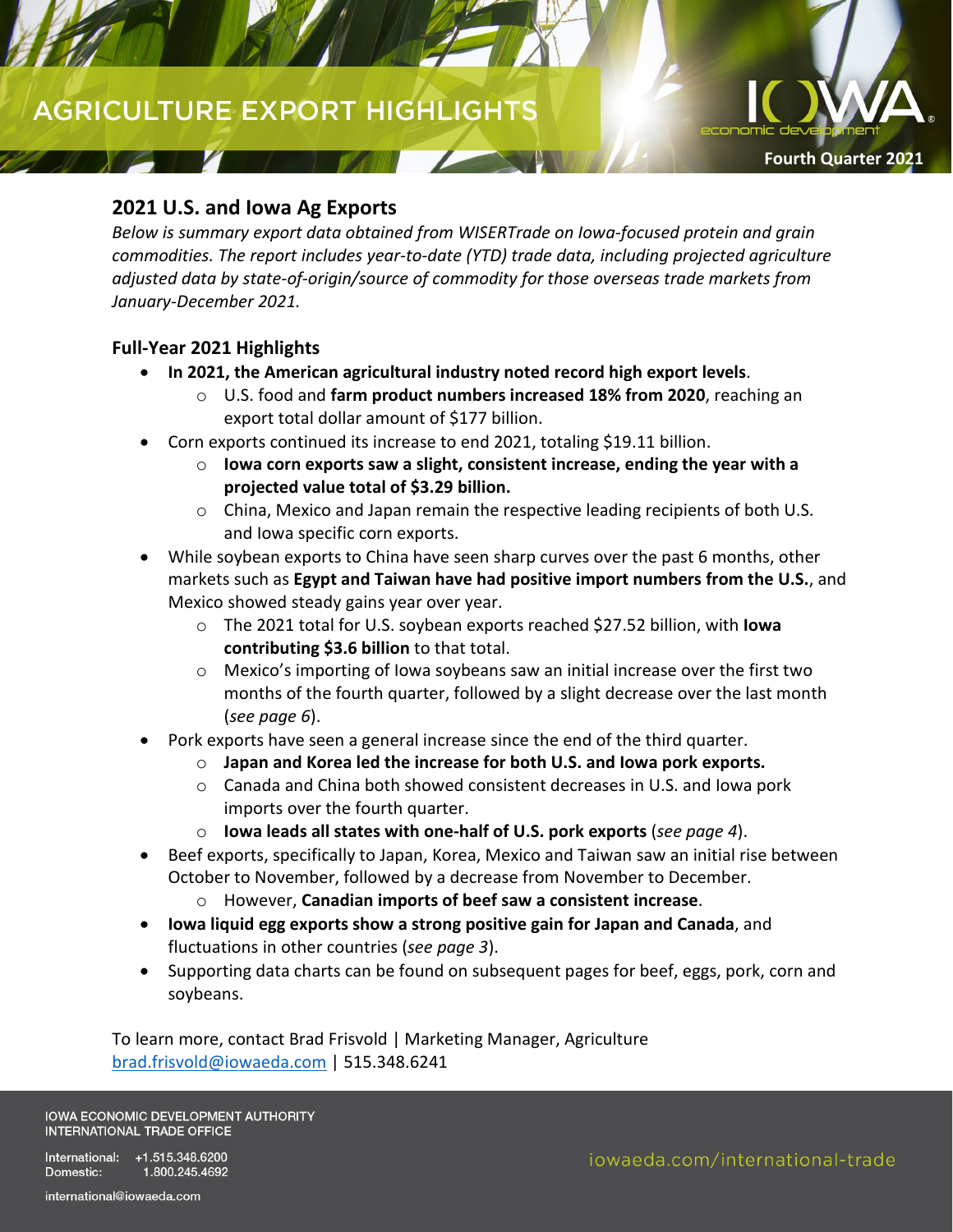

## **Beef Exports – Fresh/Chilled (HS0201)**





#### IOWA ECONOMIC DEVELOPMENT AUTHORITY **INTERNATIONAL TRADE OFFICE**

International: +1.515.348.6200 Domestic: 1.800.245.4692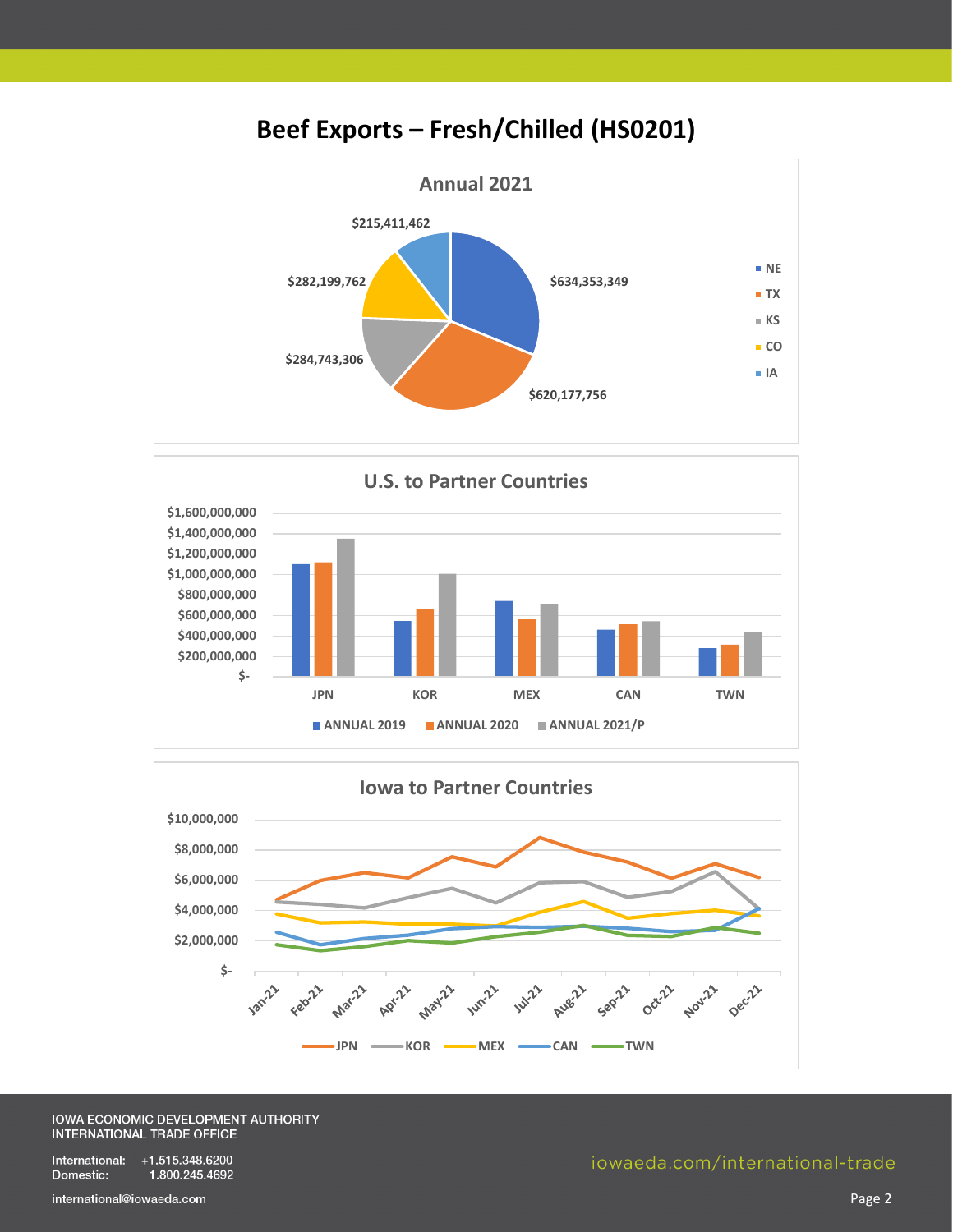





#### IOWA ECONOMIC DEVELOPMENT AUTHORITY INTERNATIONAL TRADE OFFICE

International: +1.515.348.6200 Domestic: 1.800.245.4692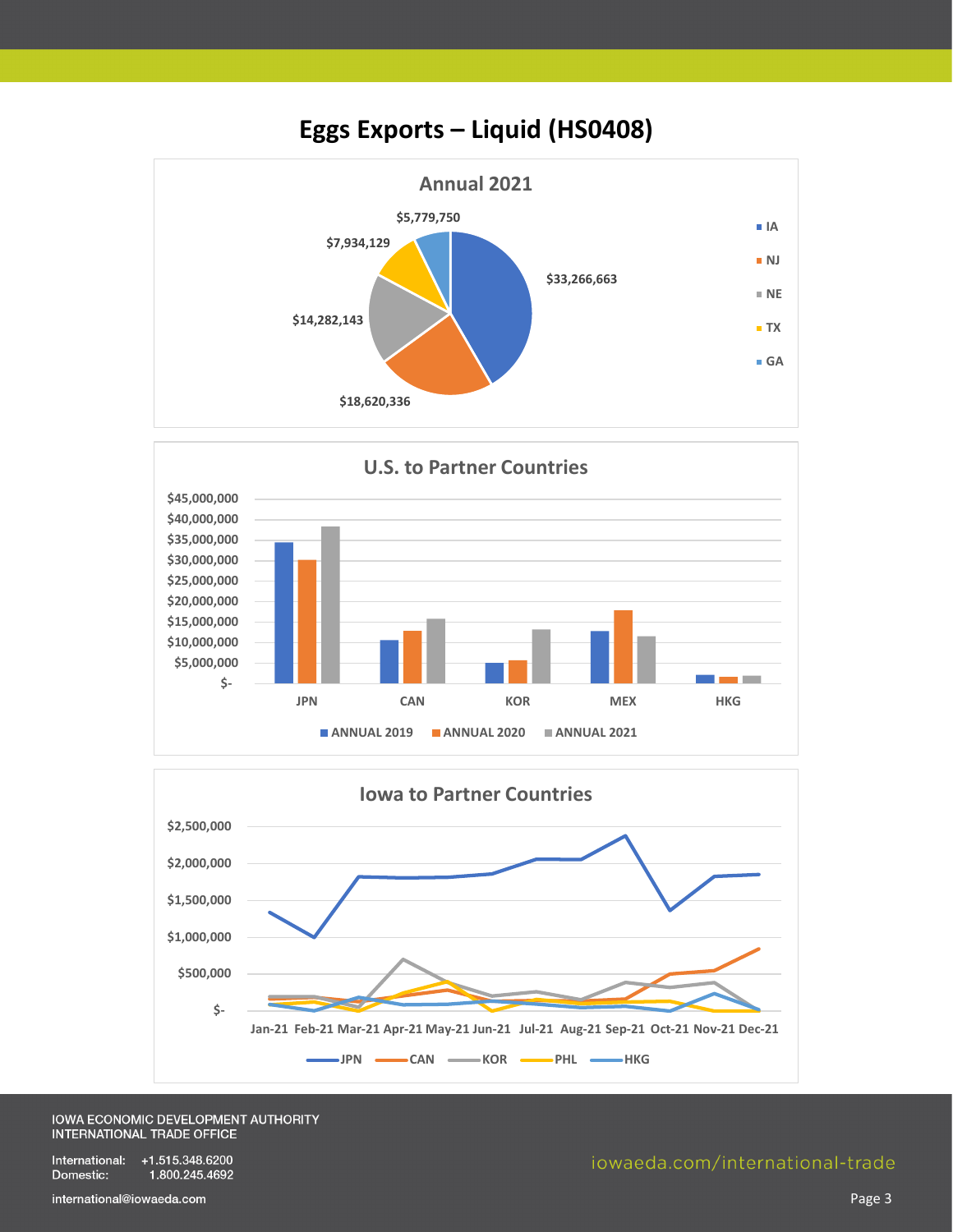

### **Pork Exports – Fresh/Chilled (HS0203)**





#### IOWA ECONOMIC DEVELOPMENT AUTHORITY **INTERNATIONAL TRADE OFFICE**

International: +1.515.348.6200 Domestic: 1.800.245.4692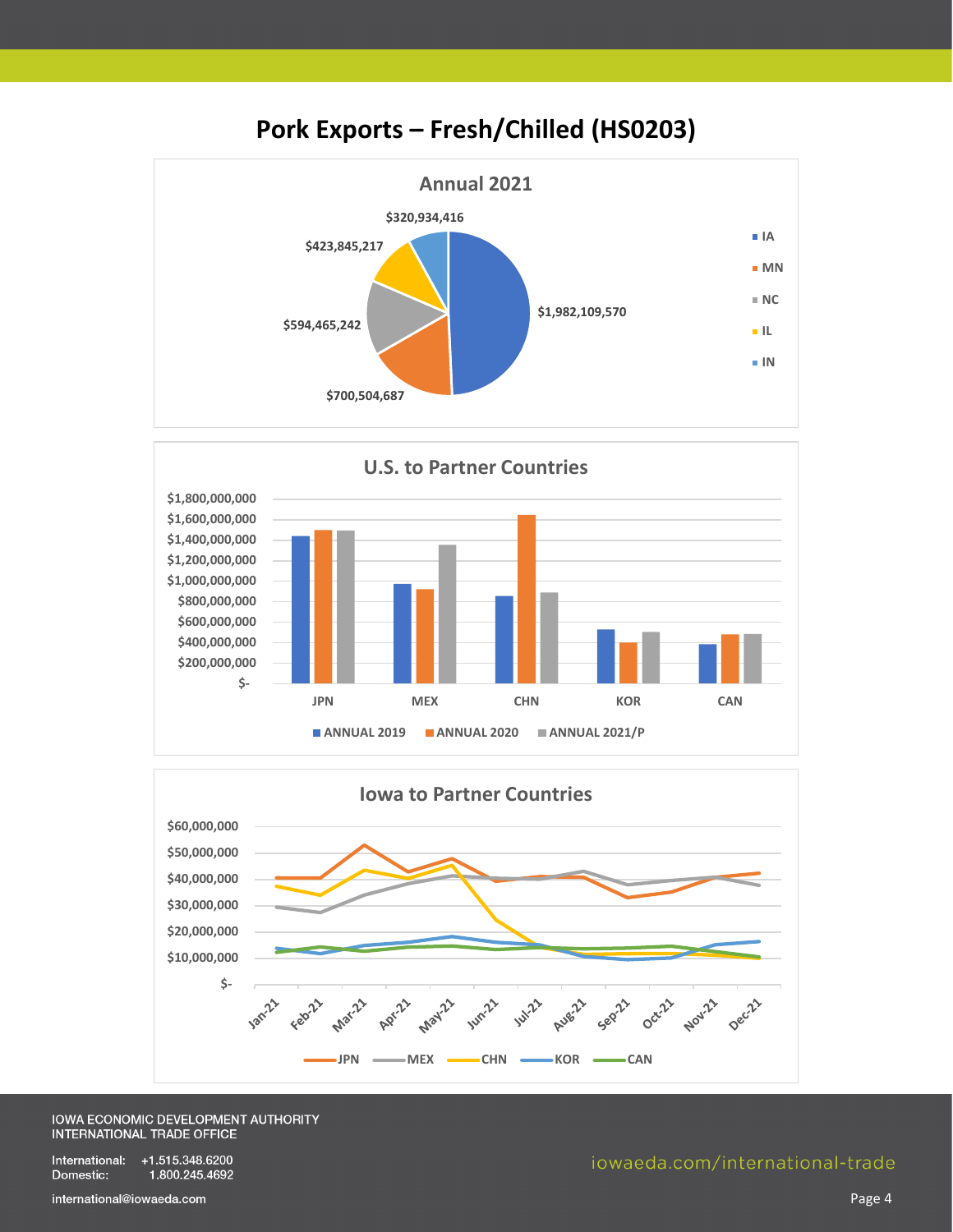





#### IOWA ECONOMIC DEVELOPMENT AUTHORITY INTERNATIONAL TRADE OFFICE

International: +1.515.348.6200 Domestic: 1.800.245.4692